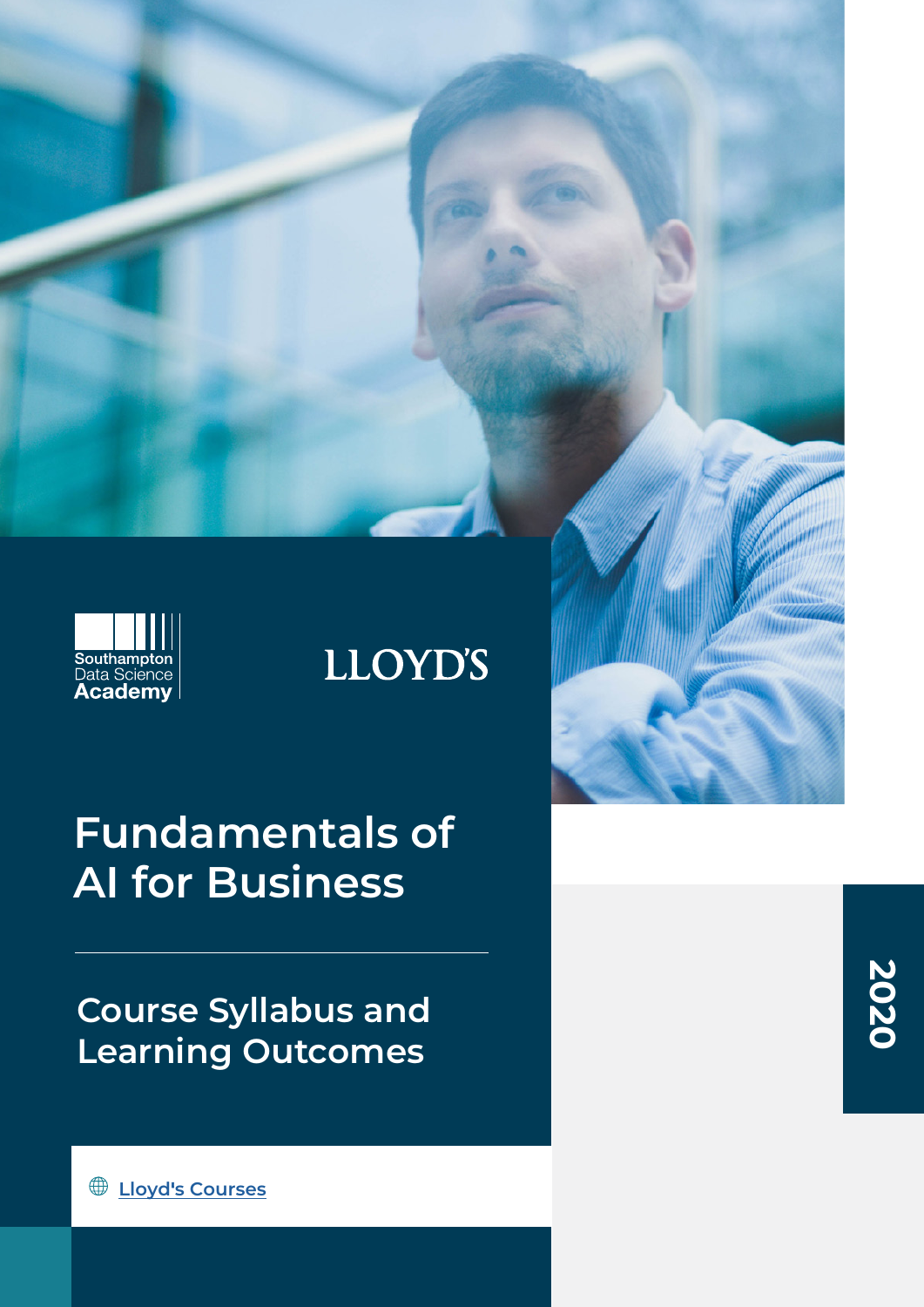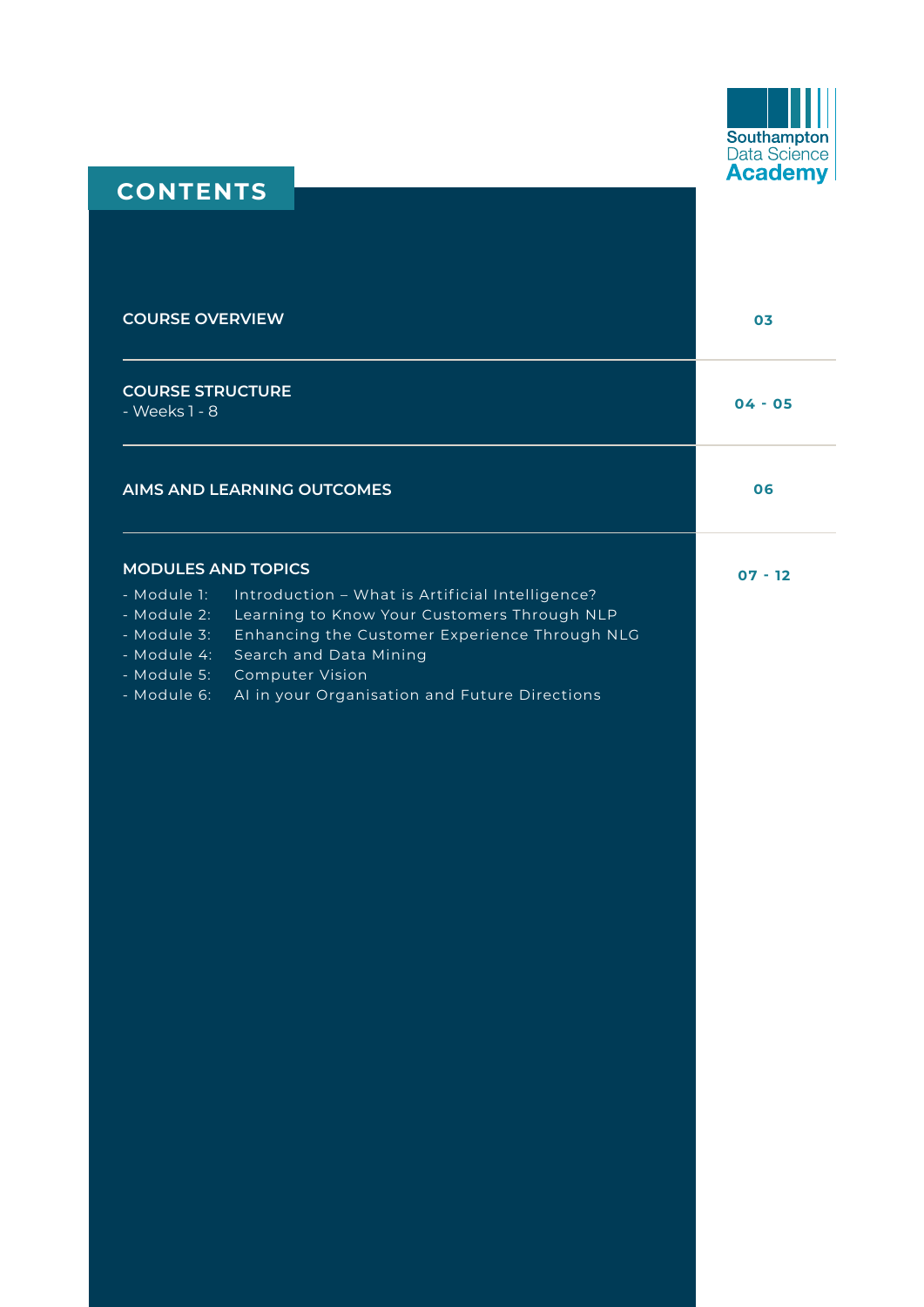

## **Course Overview**

## **Fundamentals of AI for Business**

**Duration:** 8 weeks

**Number of hours:** 40 (includes tutorial support plus self-study, assignments and peer discussions)

**Assignments:** Four assignments (each worth 25% of the final mark)

This is a course about one of the most talked about technologies today: Artificial Intelligence (AI). AI has delivered some of the most amazing technical advances of the last decade, outperforming human abilities in domains as diverse as image recognition, natural language understanding, pattern detection, prediction and autonomous devices. It has shown it can transform entire industries over the course of a few years, and change the way we think about our lives, jobs, businesses, government and society.

The course comprises eight modules each of one week duration.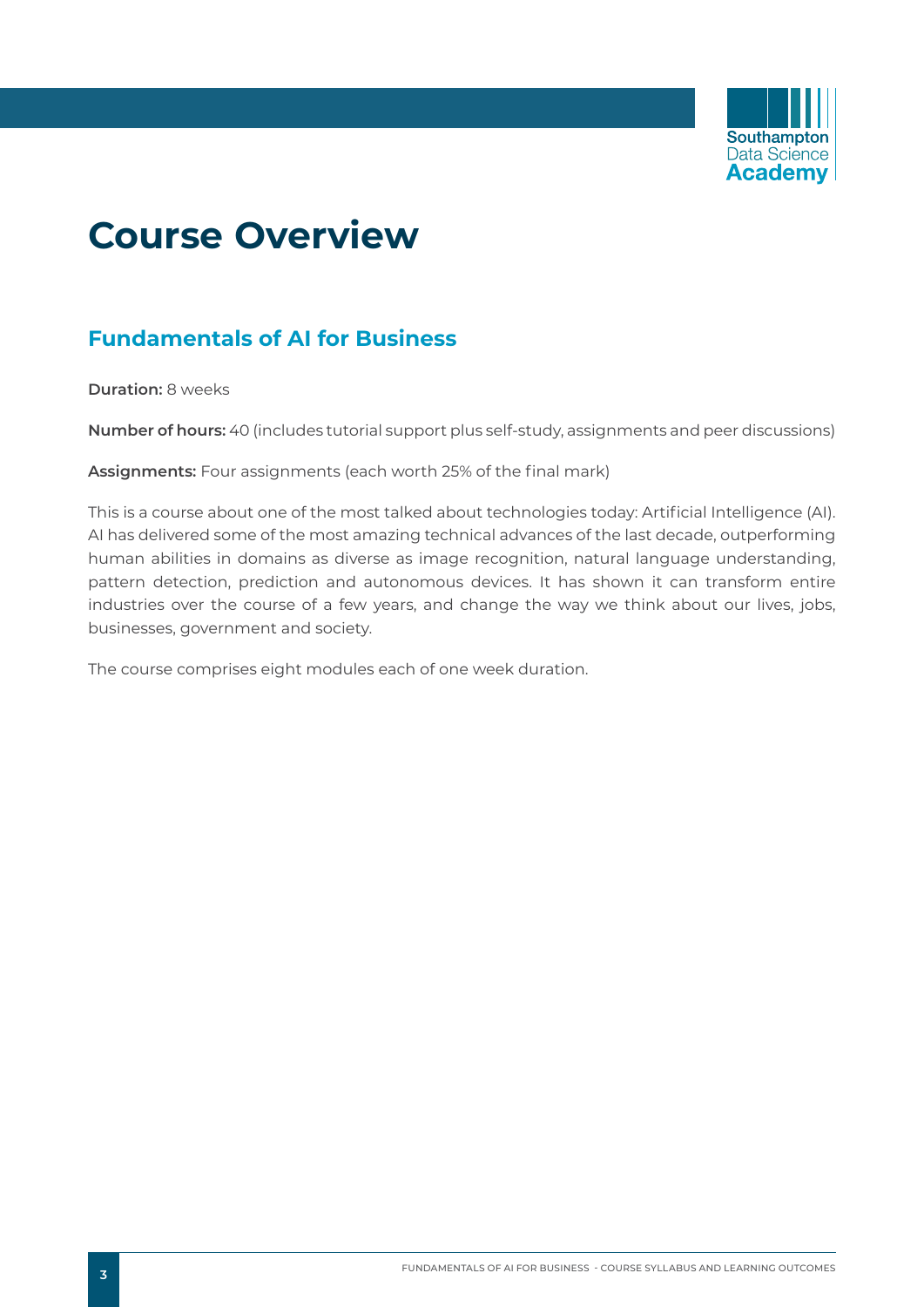

## **Course Structure**

## **Week 1**

In the first week you will meet your tutor and other participants, find out more about the topics you will cover during the course and how we will be supporting you. Topics introduced in the first week include how the impact of user expectations and advances in computing technology contributed to a history of AI 'winters' and 'summers', the core technologies associated with AI and the types of data these technologies use. The contributions of 'big data', 'cloud computing' and the 'internet of things' are discussed, along with possible legal, moral and ethical implications which may have arisen.

## **Week 2**

Through a case study of customer review analysis, the machine learning approach of natural language processing (NLP) is examined. Often considered to be the foundation of modern AI, the process of machine learning is investigated through the use of NLP to help bridge the gap between human communication and machine data. Treating machine learning as a 'black box', the focus of this week is for you to understand the NLP tasks machine learning can solve, become familiar with existing machine learning tools, and be able to decide whether the results produced by different machine learning processes will meet the needs of your organisation. In the discussion forums for this week you will be asked to consider how the use of NLP could be implemented within your organisation.

## **Week 3 & 4**

With a focus on conversational agents and chatbots, the case study for the third week investigates tools which enable machines to 'understand' text. The ability to carry on a conversation is at the core of the 'Turing test', which for many years has been the ultimate means by which to decide whether a machine or computer programme can be considered intelligent. In considering machine understanding, the relatively recent emergence of 'deep learning' (as a sub-field of machine learning driven by availability of large volumes of data and developing computational infrastructures), is compared with 'older' rule based system approaches. Based upon this comparison, you will develop an awareness of the appropriateness of different AI solutions for your organisation. As with the first case study, you will be asked to contribute your thoughts to a discussion forum regarding the appropriateness of implementing a deep learning or rule based AI approach within your organisation.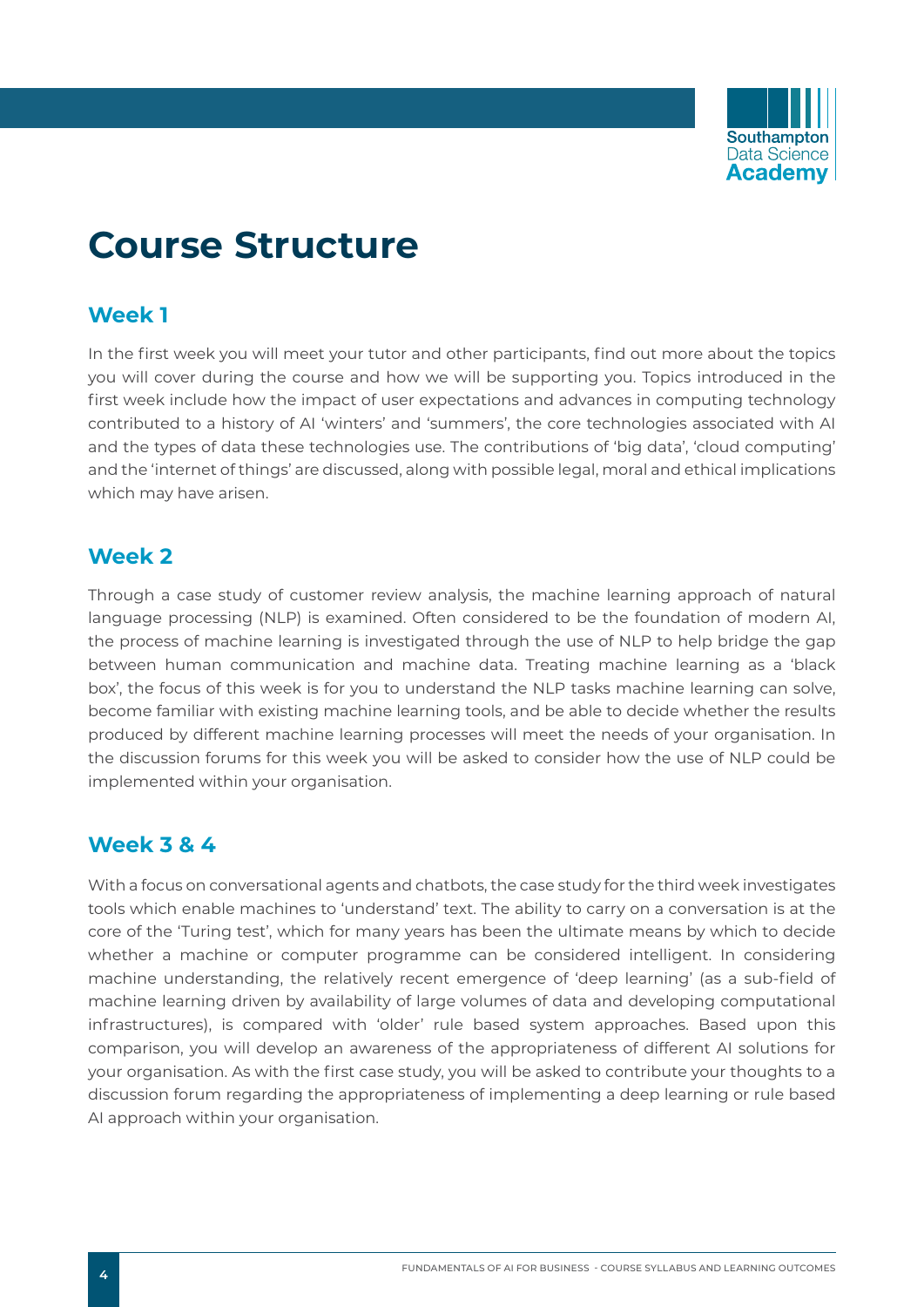

## **Week 5 & 6**

Introducing use of search, clustering and knowledge graph processes, the case study in Week 5 and 6 introduces in further detail the concepts of supervised and unsupervised learning, to identify patterns that exist in data without classification labels. Such methods are used extensively by searching algorithms as they enable clustering of similar or closely-related results. By the end of these weeks, you will have gained an understanding of the means by which today's search engines provide results, and how they leverage structured information from knowledge bases to enhance both performance and user experience. In the discussion forum you will be asked to consider how these processes may be used within your organisation, for purposes other than 'standard' web searches.

## **Week 7**

In the seventh week, the impact of deep learning is examined through an AI case study of supervised techniques in which image classification with near human accuracy is performed by machines. Based upon NLP oriented deep learning architectures, coupled with convolutional neural networks, examples of the ability of machines to generate sensible textual descriptions of images and video are examined. As with previous case studies, you will be asked to contribute your thoughts on possible implementation of this AI process within your organisation.

## **Week 8**

In a very short period, AI has evolved into an essential part (e.g. personal assistants, news and content recommendation) of our daily lives. Nowadays, it is able to defeat professional gamers in chess, Go and video games. The potential benefits from AI can be tremendous. However, recent incidents of malicious use of AI has exposed important technical and ethical challenges that should be addressed in order for us, as a society, to minimise the side effects associated with the wide adoption of these technologies. In the final week of the course, we seek to recognise the importance of establishing those ethical frameworks that will allow us to experience the benefits from AI, while our values, such as privacy, democracy, justice and safety, are respected.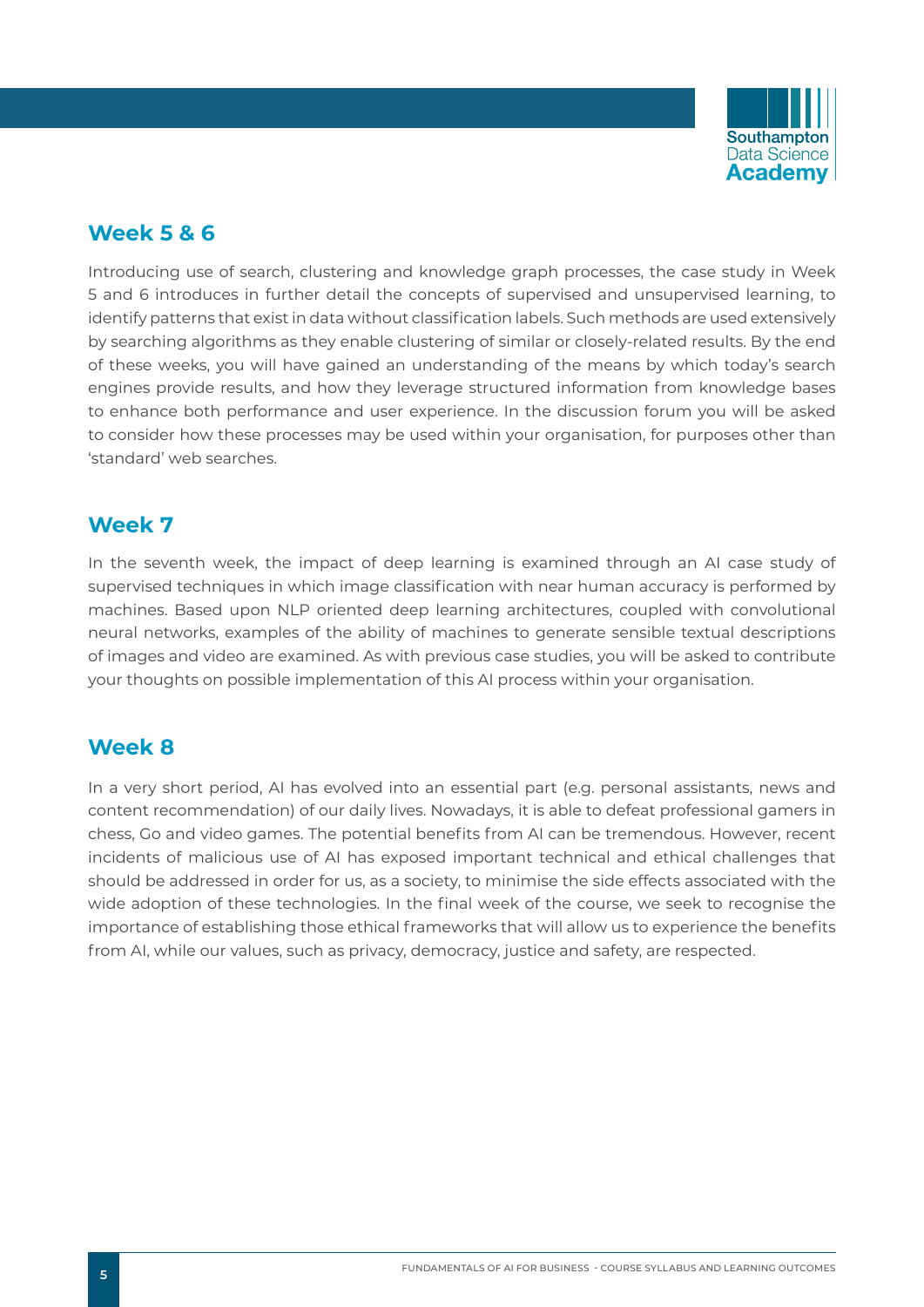

## **Aims and Learning Outcomes**

This course aims to provide you with the knowledge and experience to identify opportunities for proposal of deployment of AI solutions to real business needs.

Having successfully completed the course modules, you will be able to:

- **O** Describe AI and the role it can play to deliver benefits for your organisation
- **O** Identify potential applications of AI in practice
- **O** Assess the main capabilities of AI and the core technologies that help deliver them
- **O** Distinguish between different types of data used in AI and their characteristics and uses
- **O** Explain the fundamental concepts of extraction, clustering, prediction, as well as search and planning techniques
- **O** Advise on how software can be used to process, analyse, and extract meaning from natural language, images and numerical data to understand the world the way we do
- **O** Identify the different components required to deliver complex AI systems, such as autonomous cars or intelligent assistants
- **O** Explain the ethical implications of AI in different areas of the economy, government and society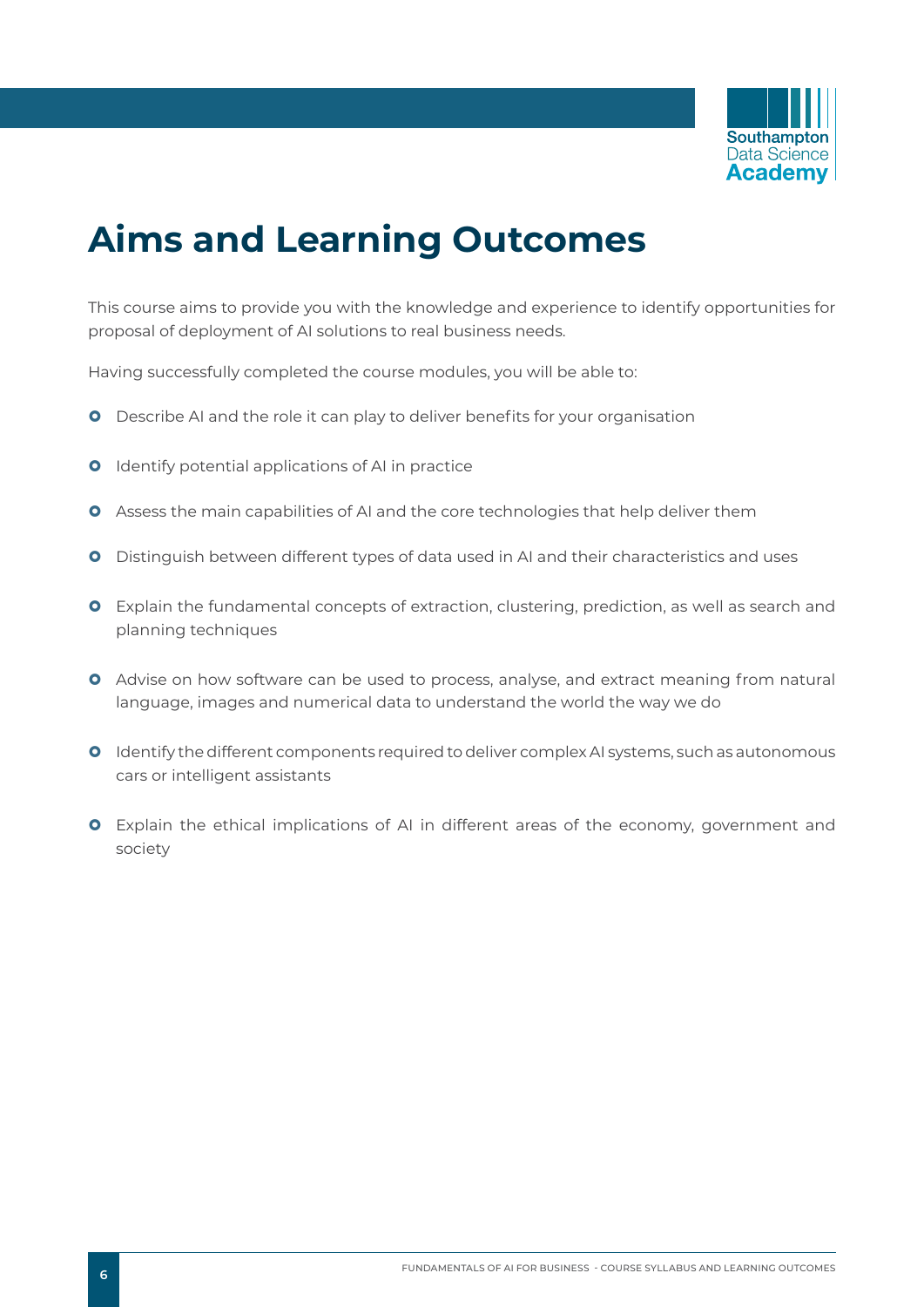

## **Modules and Topics**

## **Module 1: Introduction – What is Artificial Intelligence?**

#### **TOPICS**

- **O** Introduction to AI
- **O** 'Winters' and 'summers' of AI
- **O** Machine learning
- **O** Deep learning
- **O** Supervised vs unsupervised learning
- **O** Business challenges and opportunities to deployment of AI
- **O** Deployment of AI solutions within your organisation

- **O** Present an overview of artificial intelligence
- **O** Explain the relationship of AI to other disciplines including statistics and computer science
- **O** Summarise concepts of AI and the different forms it can currently take
- **O** Reflect on what counts as artificial intelligence
- **O** Summarise aspects of AI which may impact upon a decision to deploy AI within your organisation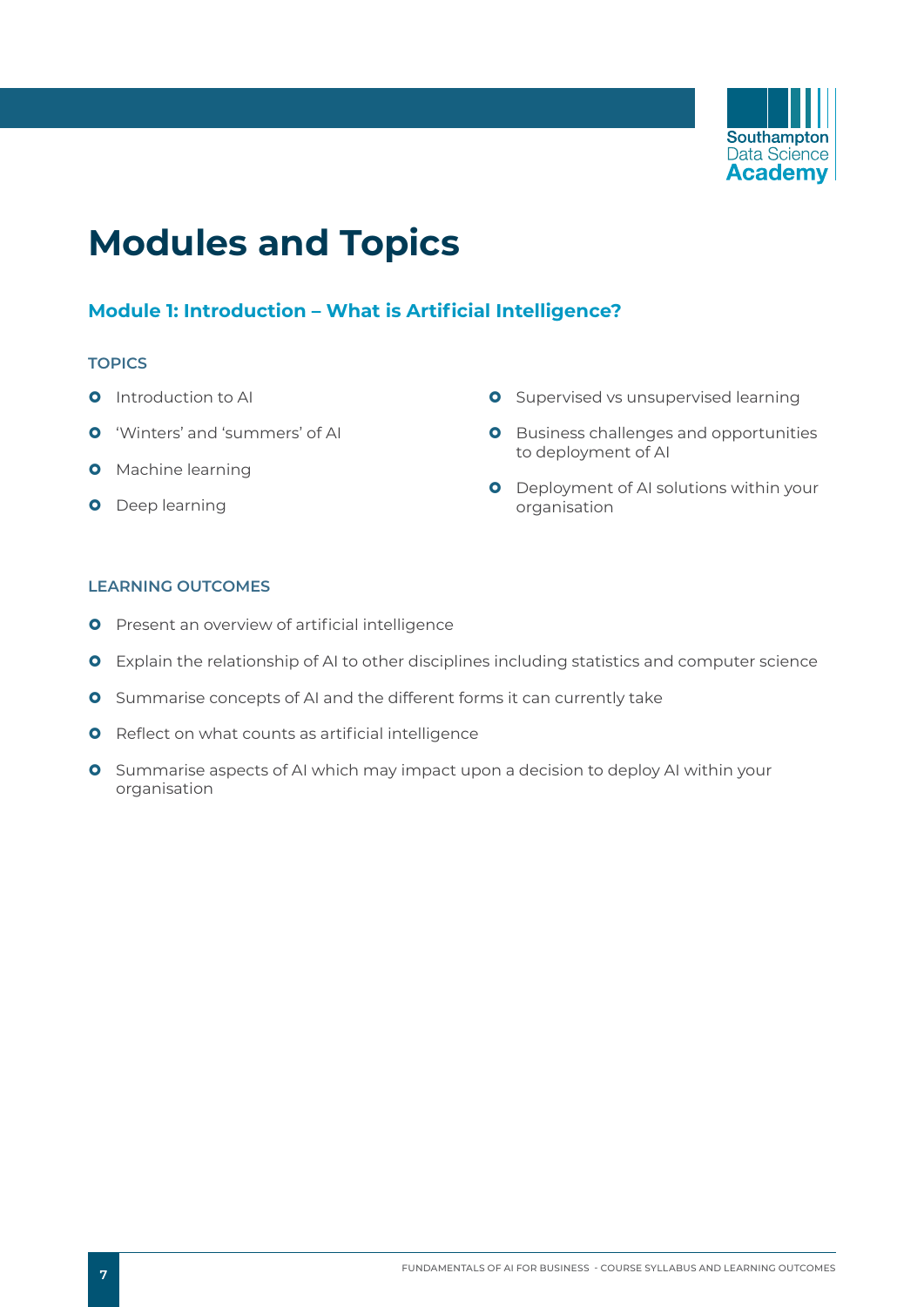

### **Module 2: Learning to Know Your Customers Through NLP**

#### **TOPICS**

- **O** Introduction to natural language processing (NLP)
- **O** The NLP pipeline
- **O** From text to data
- **O** Applications of NLP
- **O** Overfitting
- **O** Evaluation metrics
- **O** Decision trees
- **O** Case study: support vector machines
- **O** BOW
- } TD-IDF
- **O** High dimensionality
- **O** Linear classifiers
- **O** Business challenges and opportunities to deployment of NLP
- **O** Opportunities for deployment of NLP within your organisation

- **O** Present an overview of the NLP tasks which machine learning can solve
- **O** Explain existing machine learning tools used within the field of NLP
- **O** Summarise whether the results produced by different machine learning processes will meet the needs of your organisation
- **O** Reflect upon how the use of NLP could be implemented within your organisation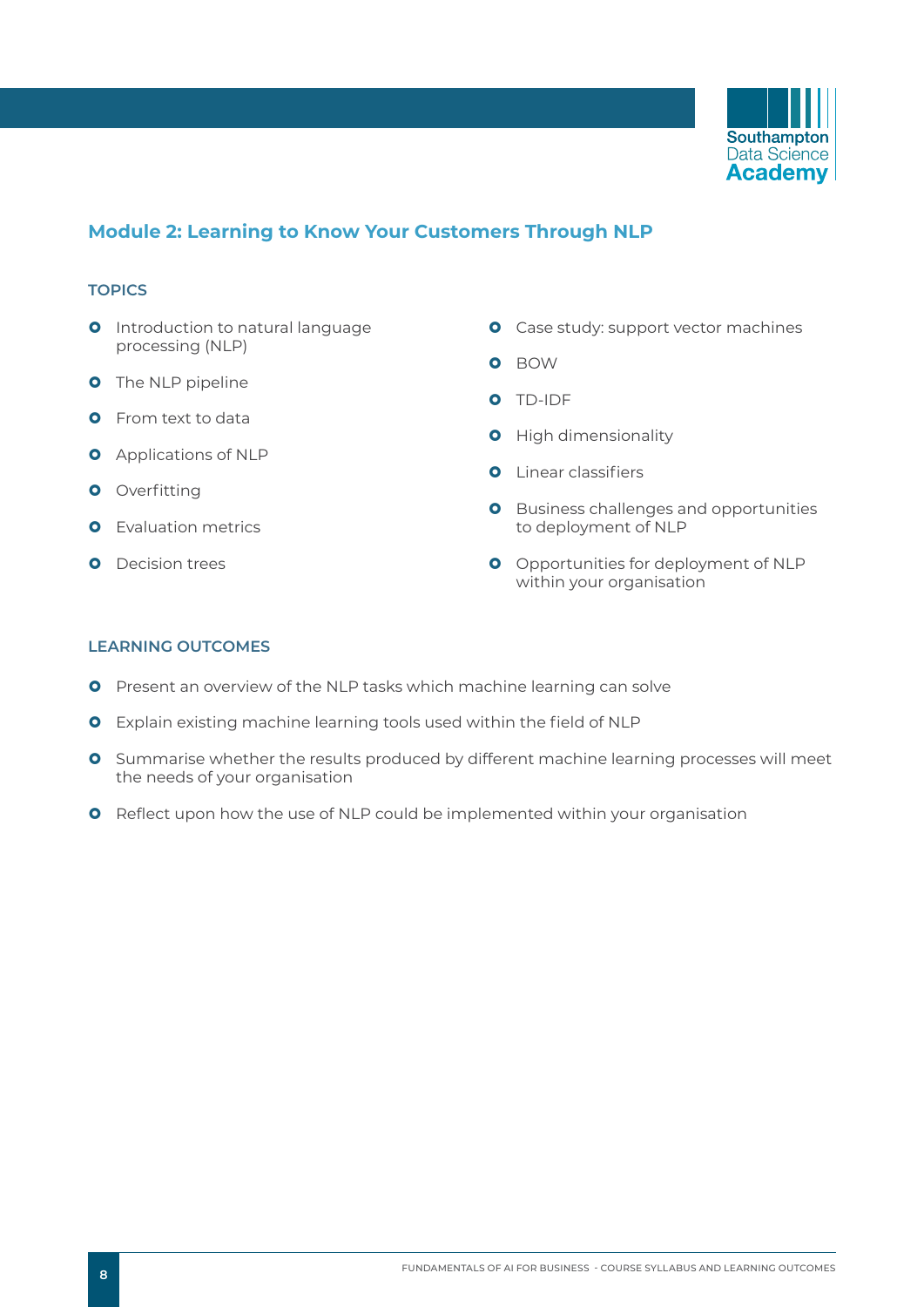

## **Module 3: Enhancing the Customer Experience Through NLG**

#### **TOPICS**

- **O** Introduction to natural language generation (NLG)
- **O** Turing test
- **O** Difficulties in applying NLG
- **O** Application of NLG
- **O** Knowledge structures and rules
- **O** Rules vs learning
- **O** Concept maps web of data
- **O** Templates
- **O** Case study: Structured data and rules / templates
- **O** Business challenges and opportunities for deployment of NLG
- **O** Opportunities for deployment of NLG within your organisation

- **O** Present an overview of the NLG tasks which machine learning can solve
- **O** Explain existing machine learning tools used within the field of NLG
- **O** Summarise whether the results produced by different machine learning processes will meet the needs of your organisation
- **O** Reflect upon how the use of NLG could be implemented within your organisation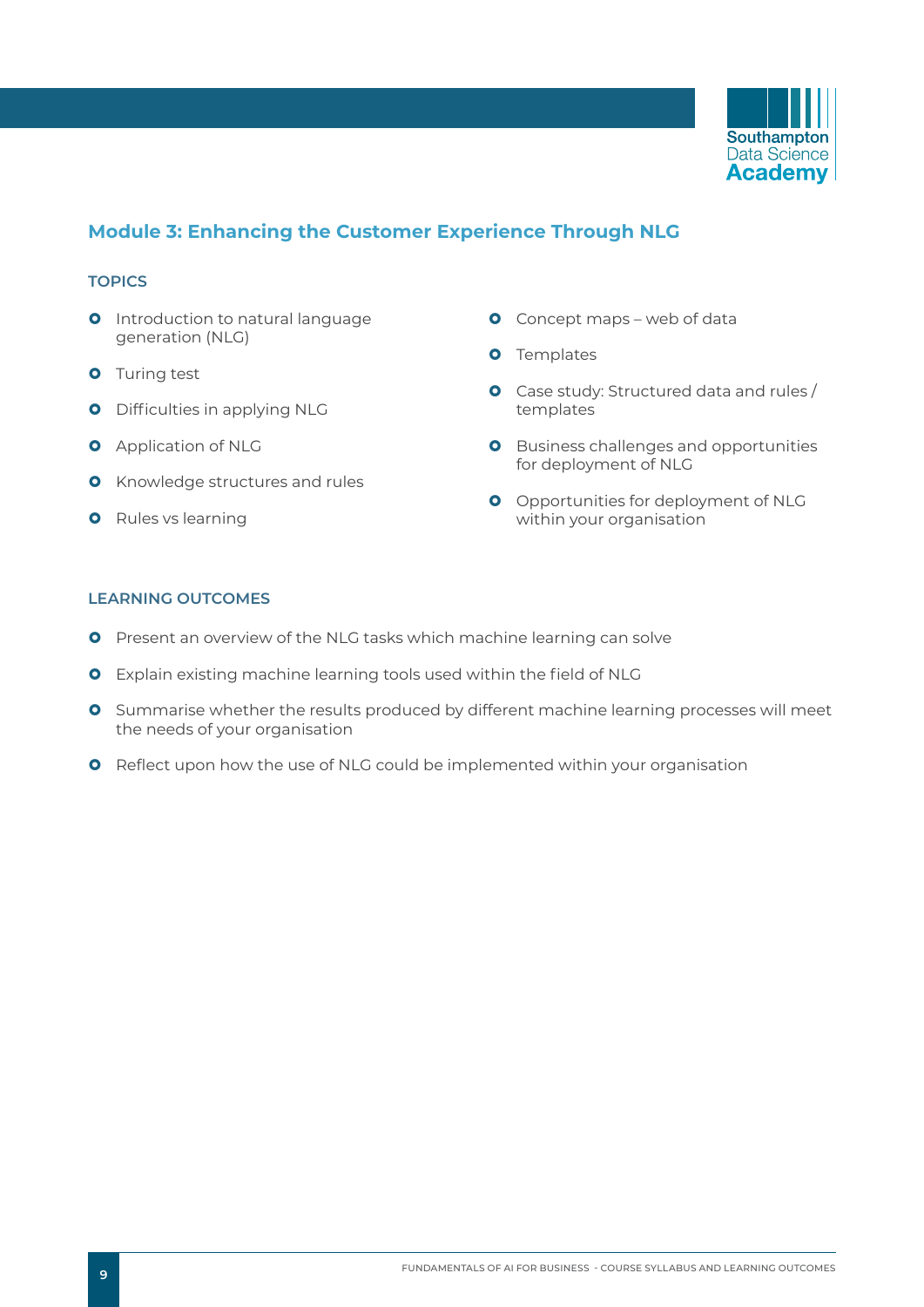

### **Module 4: Search and Data Mining**

#### **TOPICS**

- **Q** Introduction to search and recommendation systems
- **O** Internet search, page rank, knowledge graph
- **O** Ethical implications and responsibilities
- **O** Applications of data mining
- **O** Personalisation
- **O** Micro-segmentation
- **O** Unsupervised learning
- **O** Evaluation metrics
- **O** Case study: K-means clustering
- **O** Customer database
- **O** Business challenges and opportunities for deployment of data mining
- **O** Opportunities for deployment of data mining within your organisation

- **O** Present an overview of search and data mining as AI processes
- **O** Explain existing machine learning tools within the fields of Search and Data Mining
- **O** Summarise whether the results produced by different machine learning processes will meet the needs of your organisation
- **O** Reflect upon how search and data mining could be implemented within your organisation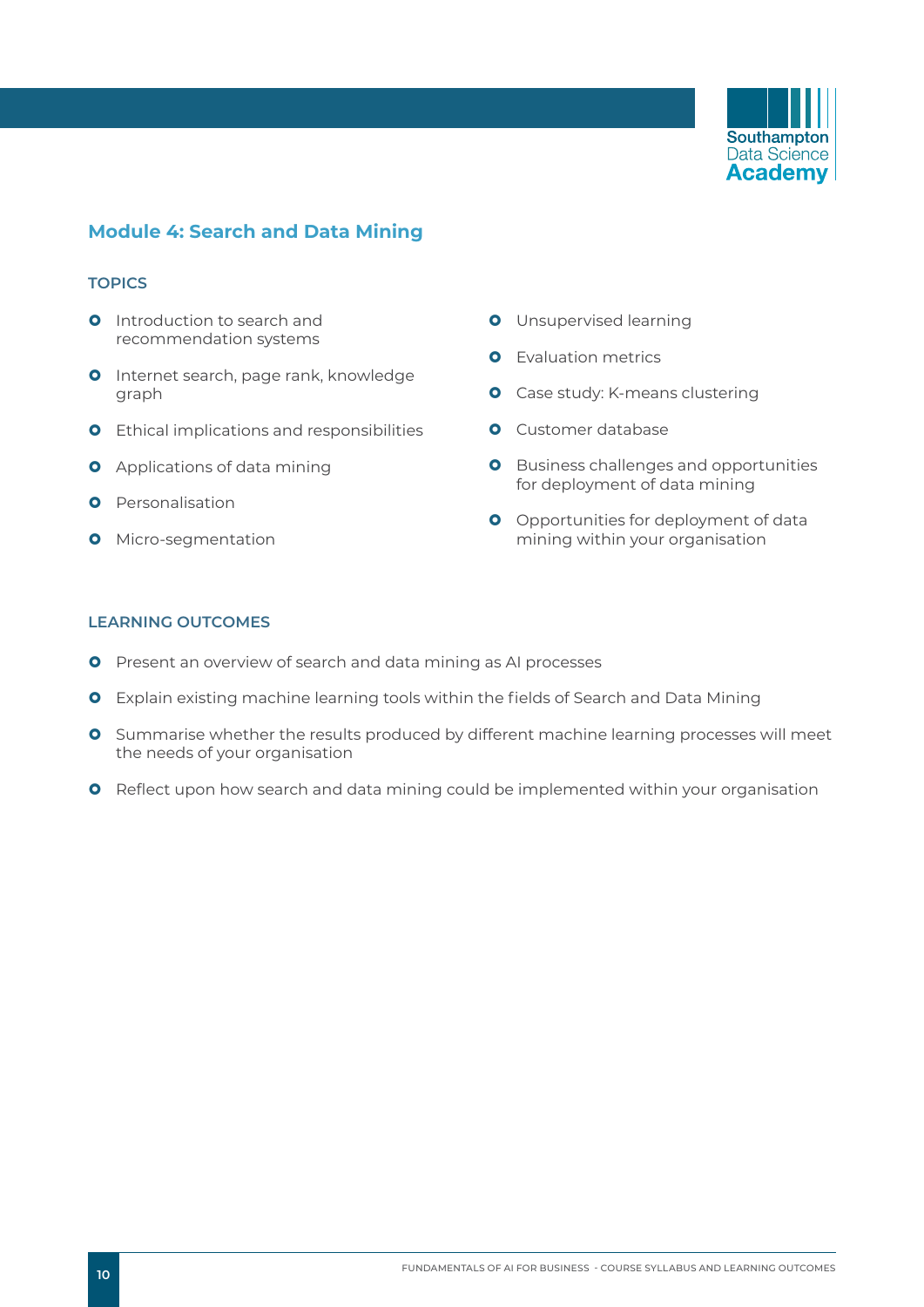

### **Module 5: Computer Vision**

#### **TOPICS**

- **O** Introduction to computer vision
- **O** When machines see
- **O** Key approaches
- **O** Ethical implications and responsibilities
- **O** Applications of computer vision
- **O** Facial recognition
- **O** Driverless cars
- **O** Medical imaging
- **O** Game playing
- **O** Case study: Reinforcement learning
- **O** Vertical driving game
- **O** Business challenges and opportunities for deployment of computer vision
- **O** Opportunities for deployment of computer vision within your organisation

- **O** Present an overview of computer vision as AI processes
- **O** Explain existing machine learning tools within the AI area of computer vision
- **O** Summarise whether the results produced by different machine learning processes will meet the needs of your organisation
- **O** Reflect upon how computer vision could be implemented within your organisation